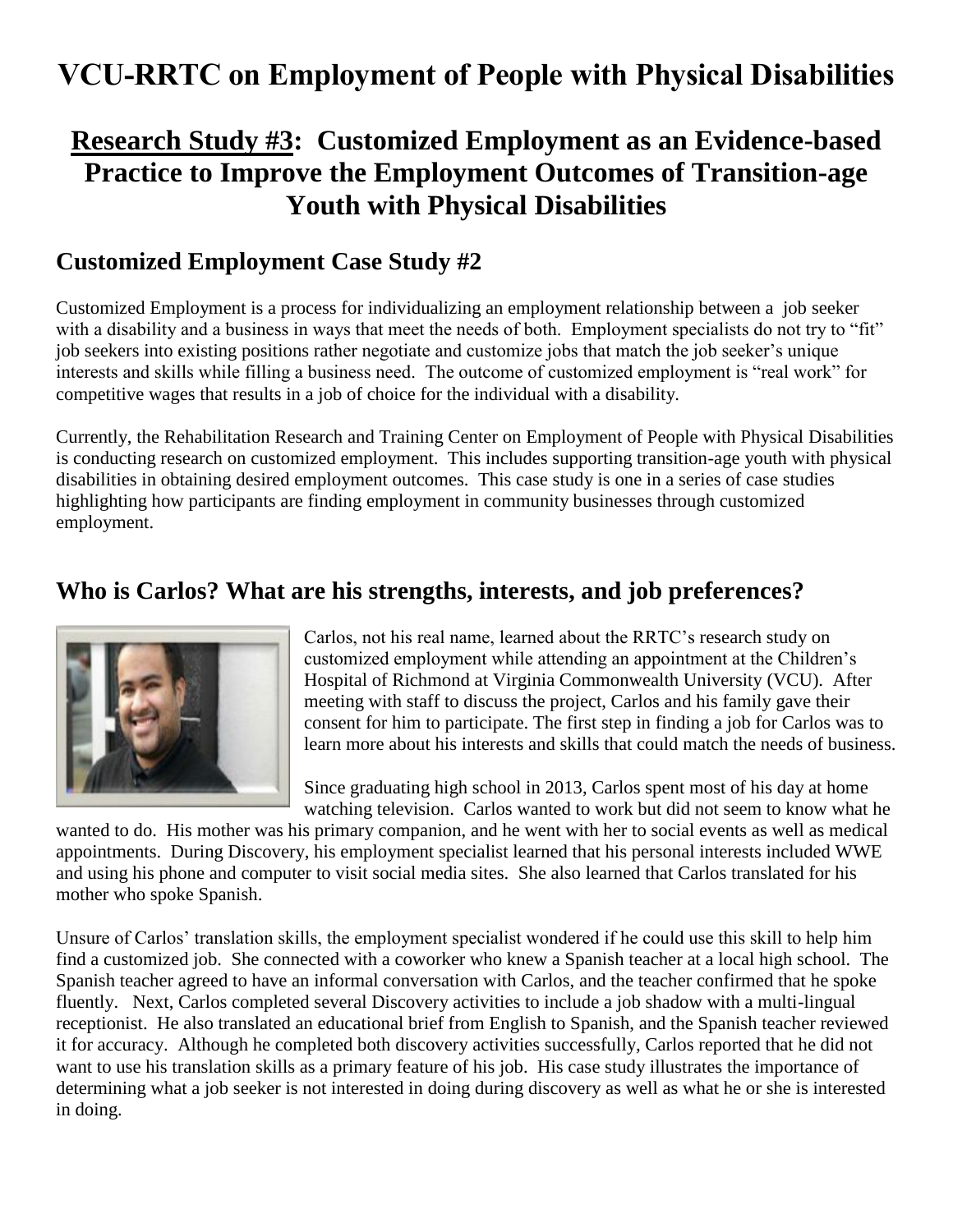Another important aspect of customized employment is networking with people in the community who are not paid to support individuals with disabilities. Carlos' case study also illustrates how community partners are important. The Spanish teacher provided a perspective on Carlos's skills that the employment specialist did not have. Sometimes, staff may be quick to conclude that a job could be customized based on a person's unique skills while in actuality this is not something the individual wants to do. Skills and hobbies do not necessarily translate into employment, and employment specialists need to be careful not to quickly make this assumption. Although Carlos did not want to use his translation skills for work, these discovery activities helped the employment specialist learn more about his other skills and interests.

## **How was Carlos' job customized?**

While getting to know Carlos and his interests, one of his vocational interests or themes emerged as clerical or office work. In order to learn more learn more about types of tasks that might be of benefit to business, his employment specialist approached a local auto body business where she knew the owner to conduct an informational interview. The employment specialist asked to observe the administrative side of the business and interview current employees about their job duties. During the observation, Carlos' employment specialist learned that the individual employed in the customer service position regularly worked overtime. Some of the tasks that were not getting done regularly or



were requiring staff overtime included posting return product credits, posting payment checks in daily mail deliveries, preparing repair folders based on upcoming schedules, and scanning repair order paperwork. The employment specialist realized that these job duties were ones that Carlos may be interested in doing.

After the informational interview, the employment specialist developed an employment proposal presenting how hiring Carlos could benefit the business. She also presented a list of tasks that, if combined, could result in a customized job description for him. Before submitting the employment proposal, she discussed the tasks with Carlos, and he agreed that he was interested. After considering the proposal, the business hired Carlos as a customer service assistant making the same wages as other employees doing similar job duties. The business was most interested in Carlos helping with creating customer folders, entering time-card information, and entering credit information into the business tracking system. Carlos began working four hours a day, Monday through Friday, in February of 2016.

### **How does Carlos get to work?**



There was a para-transportation company in the area where Carlos lives; however, it would not provide transportation to the business's location. Initially, vocational rehabilitation (VR) funded Medicaid transportation so that Carlos could get to and from work. After exploring other options with friends and family, Carlos arranged for his uncle to take him to work each morning. The employer changed his schedule to accommodate the time that the uncle could transport him to work.

Since Carlos is able to transfer himself from his wheelchair to a car and back to his wheelchair, Carlos' employment specialist investigated non-para transportation options. She learned of a company called UZURV that uses Uber and Lyft drivers but allows riders to schedule their appointments and select drivers who are willing to make specific accommodations for passengers. The company is new and was beta testing their phone app when the employment specialist learned of UZURV. She reached out to the Vice President of Corporate Outreach explaining Carlos's situation, and he became a beta test rider.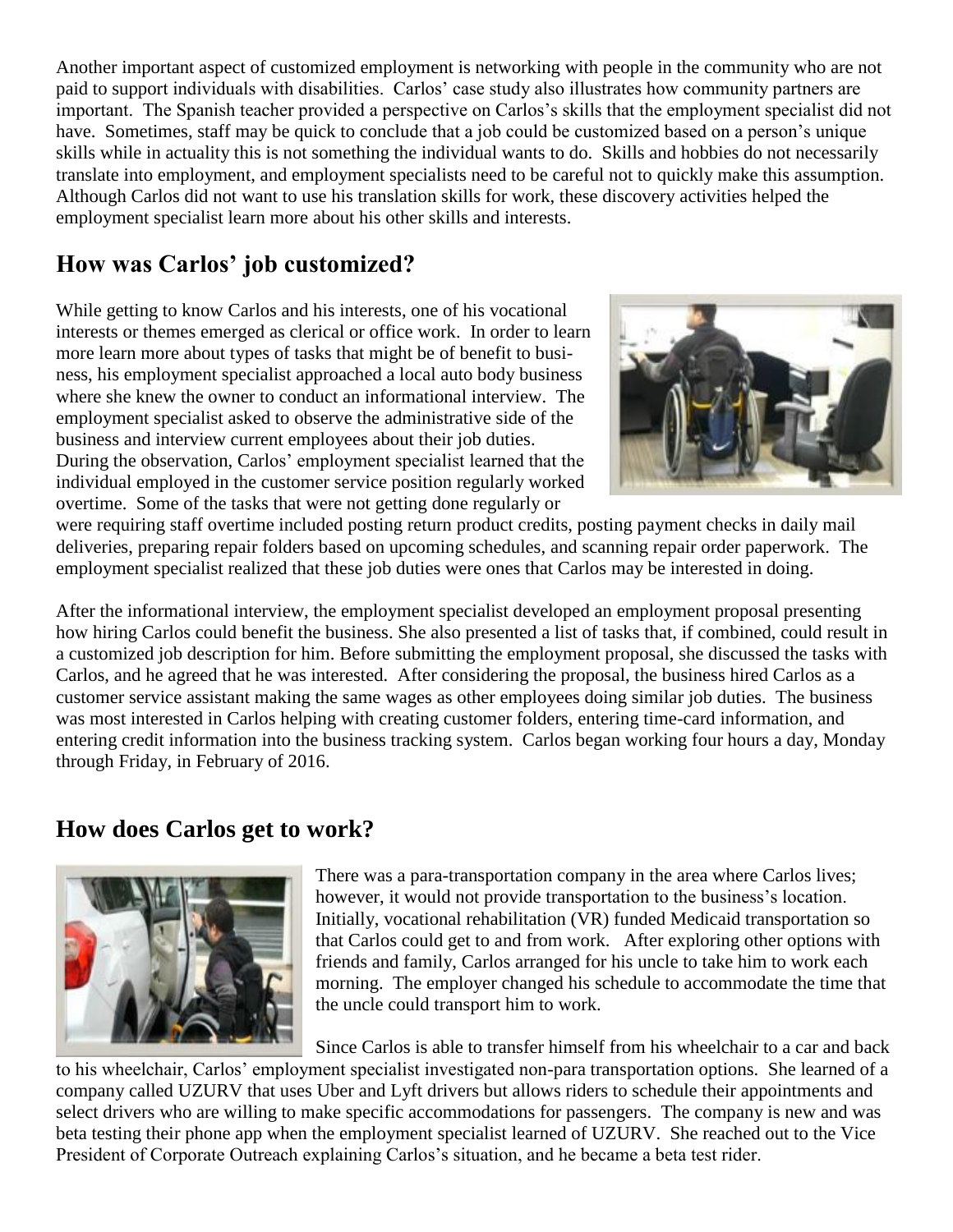Carlos received a discount on the scheduling service for his first 30 rides in exchange for providing feedback. Initially, there were some bugs in the application, but Carlos and his employment specialist were able to work with UZURV technicians to fix reservation errors. Once the UZURV app had finished beta testing, approximately 2 months later, Carlos had built a solid relationship with two drivers who were familiar with his schedule and transportation needs.

Carlos completed benefits counseling shortly after he started working with a Community Work Incentives Coordinator (CWIC). The benefits counselor worked with Carlos to get his UZURV rides approved as an Impairment Work Related Expense (IRWE). Once approved, the expense to use UZURV has been deducted from his income when determining his monthly social security benefits.

#### **How did Carlos learn how to do his job?**



During discovery activities, Carlos' employment specialist identified that he learned best when he had a guide or checklist to help him remember steps. Before Carlos' first day of work, his employment specialist spent time at the business learning the computer system and took screen shots to develop a visual step-by-step guide for his first day of work. This tool helped Carlos' learn the steps of his job faster. Although he no longer needs the guide, one of his supervisors has kept it to train new staff on the computer system.

### **What accommodations does Carlos receive at work?**

Carlos tried three different work areas before settling on the desk that he uses now. From the first day of work, he had his own computer, but he shared a printer located on a shelf that was too high for him to reach. In addition, most his coworkers workstations were located at a counter that was not accessible. Initially, he worked at the end of the counter using a lower workstation; however, the height was not adjustable and it was simply too high.



To reduce his reliance on coworkers to get documents from the printer,

Carlos was moved to a room immediately adjacent to the shared work-space where he had access to another printer that was accessible. Eventually, the employer purchased a new printer and placed it in an accessible location for all employees. Now, Carlos' desk is located in the workspace with his coworkers, and he uses a printer shared by all his coworkers.

### **How has Carlos' position changed over time?**



One of the tasks included in the employment proposal was to enter credits into the computer system. Carlos found early success in this task, and his coworker's appreciation gave Carlos the confidence to increase his responsibilities. Originally, any questions or complicated credits were set aside for his coworkers to follow up with vendors. As Carlos grew more confident and observed his coworkers, he began to call vendors to follow up on unclaimed credits. Now, Carlos has the reputation among his coworkers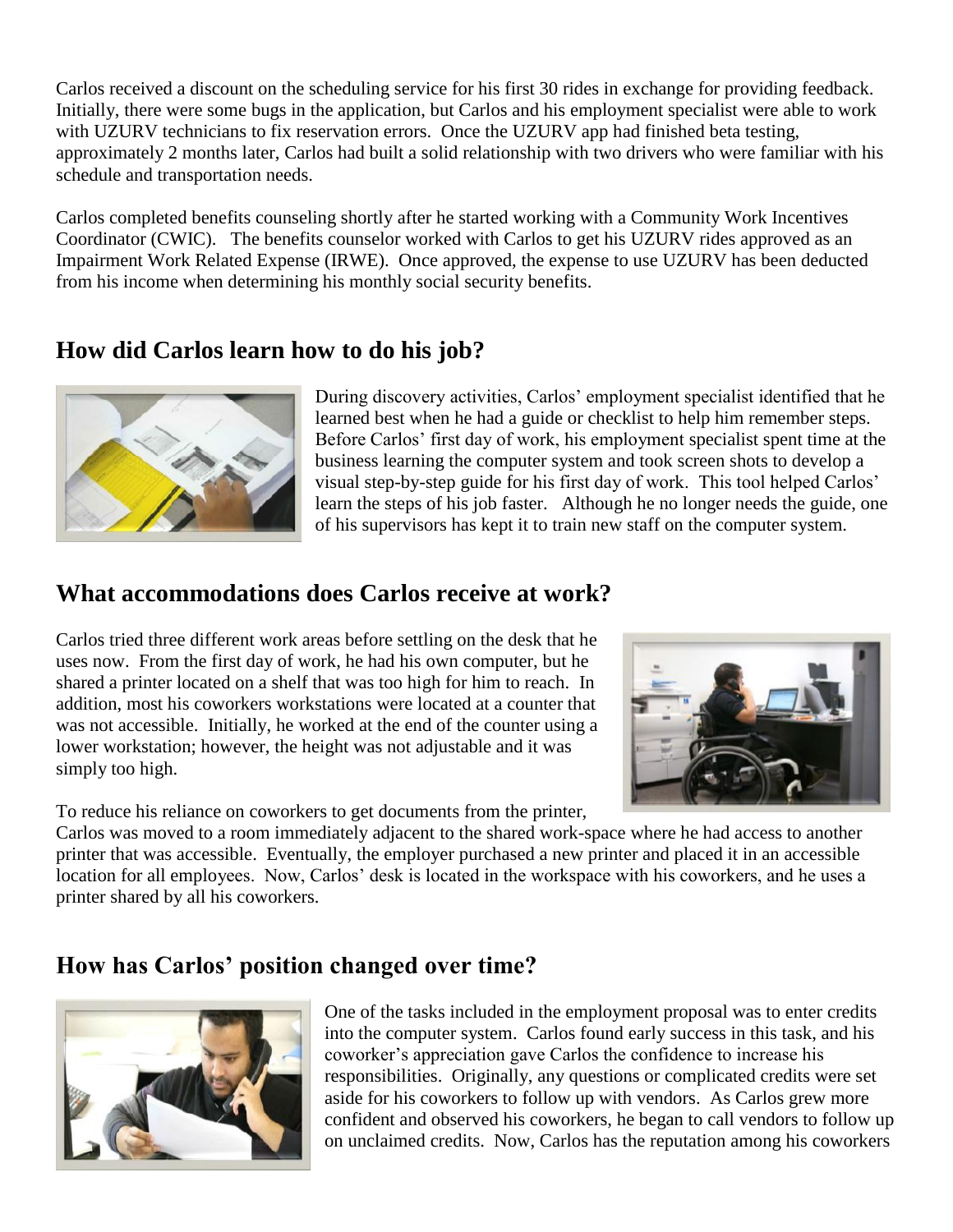of aggressively following up with vendors until all credits are collected. A new task naturally emerged as well, and Carlos is now responsible for following up with vendors on deliveries.

When Carlos began his job, he was not interested in answering phones, and this was not a negotiated task for his position. Over time, as he became more and more confident, Carlos volunteered to answer phones when the customer service associate was busy. He started by asking a customer to hold until one of his coworkers could answer the phone. As he learned more and more about the auto body shop, he began taking messages when his coworkers could not answer the phone. This increase in responsibilities also means that Carlos is now working five hours a day, five days a week.

### **RESOURCES**

#### **Impairment Related Work Expense**

Social Security can deduct the cost of certain impairment-related items and services that a person with a disability needs to work from gross earnings when calculating the person's monthly payment amount. An IRWE can be deducted for substantial gainful activity (SGA) purposes when:

- The item(s) or service(s) enables the person to work;
- The person needs the item(s) or service(s) because of a physical or mental impairment;
- The person pays for the item(s) or service(s) and are not reimbursed by another source such as Medicare, Medicaid, or a private insurance carrier; and
- The cost is "reasonable", that is, it represents the standard charge for the item or service in the community.

Additional information is available by visiting the Social Security Administration website: **https://www.ssa.gov/redbook/eng/ssdi-and-ssi-employments-supports.htm#**

#### **UZURV**

UZURV is a Richmond, VA based company that developed an app to let riders schedule and select their Uber or Lyft drivers. This app gives riders the confidence and comfort in knowing who their driver is, and the ability to communicate any special rider requests such as calling ahead or assistance to the car for elderly passengers and passengers with disabilities. UZURV also partnered with VCU Rehabilitation Research and Training Center to offer their drivers an online disability awareness and sensitivity training course. UZURV has expanded their service cities nationwide. **https://uzurv.com/**

#### **Work Incentive Planning and Assistance (WIPA)**

The goal of the WIPA program is to enable beneficiaries with disabilities to receive accurate information, and use that information to make a successful transition to work. Each WIPA project has Community Work Incentives Coordinators who will:

- provide in-depth counseling about benefits and the effect of work on those benefits;
- conduct outreach efforts to beneficiaries of SSI and SSDI (and their families) who are potentially eligible to participate in Federal or State work incentives programs; and
- work in cooperation with Federal, State, and private agencies and nonprofit organizations that serve disabled SSI and SSDI beneficiaries.

#### **https://www.ssa.gov/work/WIPA.html**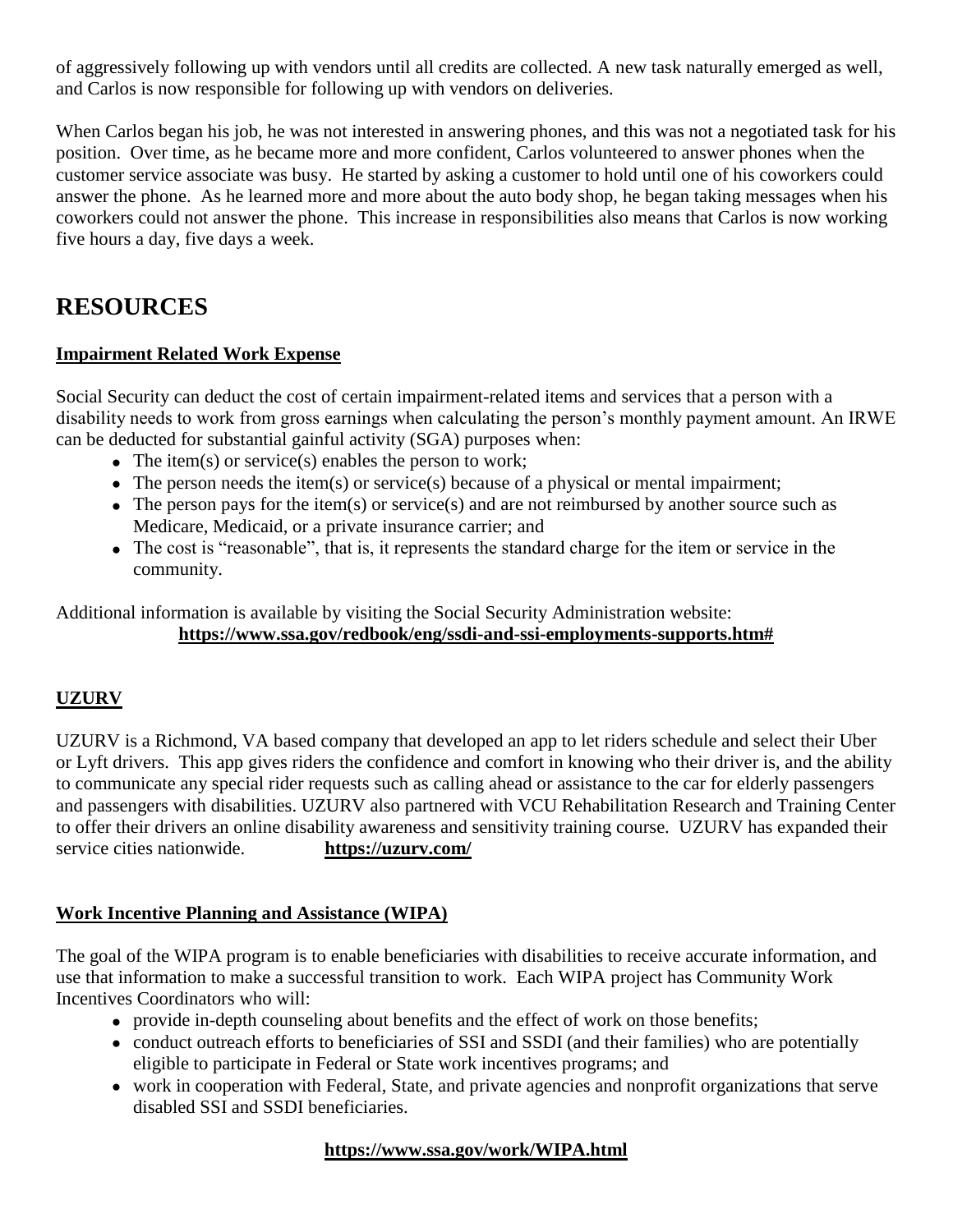## **ACKNOWLEDGEMENT**

The RRTC would like to thank the management and staff of the auto body shop for their continued support and assistance. Carlos has worked since February of 2016 and is a valued and satisfied employee. The project staff members who assisted him in finding and maintaining this customized position are Stephanie Lau and Tomoya Lamberson. The RRTC would also like to acknowledge the support of the Virginia Department for Aging and Rehabilitative Services (VA DARS) who assisted with transportation early in his employment.

The authors of this case study are Dr. Katherine Inge and Ms. Stephanie Lau at Virginia Commonwealth University's Rehabilitation Research and Training Center on Employment of People with Physical Disabilities. If you have questions on this fact sheet and on the VCU-RRTC, you may contact Dr. Inge, Project Director at [kinge@vcu.edu] or  $(804)$  828-5956.

For more information on the VCU-RRTC, please visit -- **http://www.vcurrtc.org.**

VCU-RRTC is an equal opportunity/affirmative action institution providing access to education and employment without regard to age, race, color, national origin, gender, religion, sexual orientation, veteran's status, political affiliation, or disability. The VCU-RRTC is funded by the National Institute on Disability, Independent Living, and Rehabilitation Research (NIDILRR grant number #90RT503502). NIDILRR is a Center within the Administration for Community Living (ACL), Department of Health and Human Services